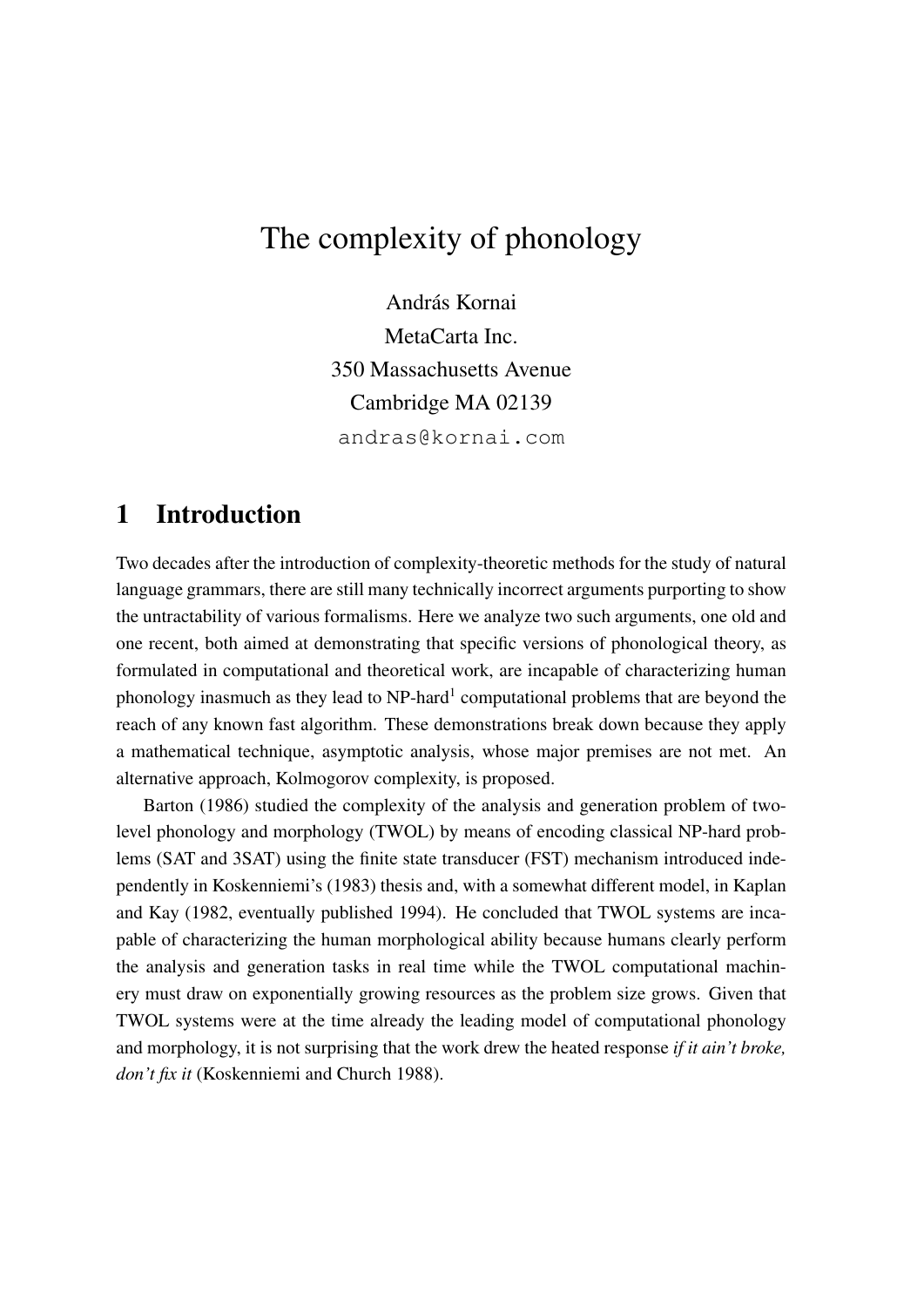That such a response was not entirely unjustified is clear in hindsight. After two decades, TWOL remains the leading computational model of phonology and morphology (see e.g. Karlsson 2006), with working phonological/morphological grammars for hundreds of languages. If TWOL had the propensity to bump up against the complexity limit set by NP-hardness it would be nothing sort of miraculous that we can still use this framework without much trouble. Moore's law helps of course, but its main effect was to reduce the hardware required from the high-end workstations of the eighties to any cheap laptop today – the computations themselves didn't get notably more complex with increased lexical coverage and more detailed analyses.

Idsardi (2006a), building on earlier work (Ellison 1994, Eisner 1997, 2000) studied the complexity of Optimality Theory (OT) by means of encoding another classical NP-hard problem, directed Hamiltonian path search (DHPS), using the Gen/Eval mechanism of OT, and reached essentially similar conclusions about the suitability of OT for characterizing human phonology. Though Barton based his reduction proof on assimilation rules, while Idsardi uses dissimilation constraints to arrive at NP-hard problems, there is much that is common to these works, and here they are analyzed together, because they suffer from the same fundamental flaw: they use a mathematical method, asymptotic analysis, which relies in an essential fashion on the ability to create arbitrarily large problem instances. To some extent Barton, Berwick, and Ristad (1987:1.4.1) anticipated this criticism:

Aren't then the complexity results irrelevant because they apply only to problems with arbitrarily long sentences and arbitrarily large dictionaries, while natural languages all deal with finite-sized problems?

It is comforting to see that this argument explodes on complexity theoretic grounds just as it does in introductory linguistics classes. (...) Our goal is to determine the form and content of linguistic knowledge. (...) Once we have identified the principles that seem to govern the construction of sentences of reasonable length, there doesn't seem to be any natural bound on the operation of these principles. (...) If humans had more memory, greater lung capacity, and longer lifespan – so the standard response goes – then the apparent bound on the length of sentences would be removed.

As we shall see, domain length is indeed one of the parameters that delimit the complexity of combinatorial problems that can be encoded in phonology. But even if we grant arbitrary domain size, and even if we grant arbitrarily large dictionaries (a step that actually has considerable statistical support, see Kornai 2002), there are other limiting factors which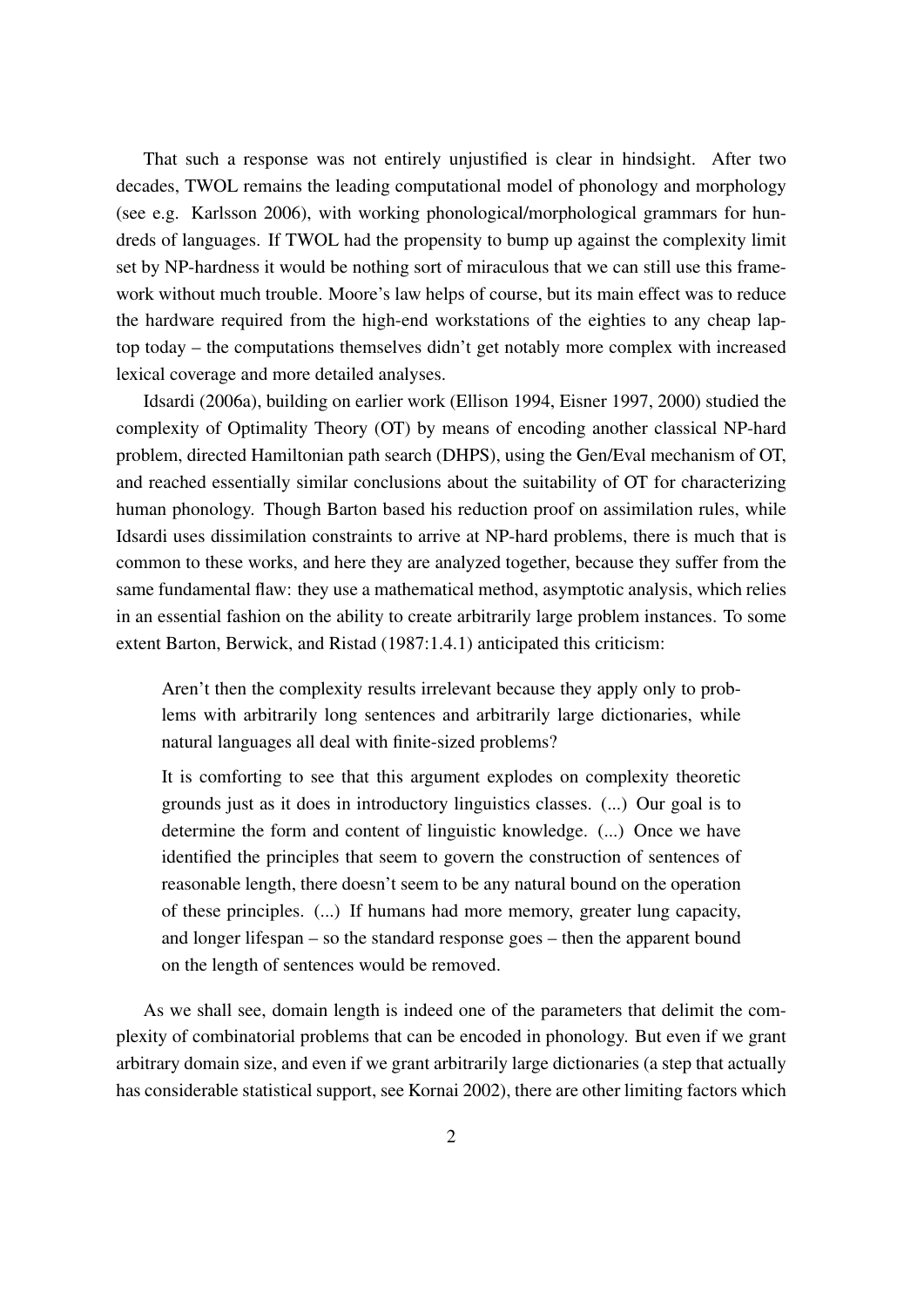ultimately block the appearance of large, computationally hard problems in phonology and morphology. Section 2 shows how these factors render the classical complexity-theoretic machinery powerless in the phonological domain, and Section 3 discusses why another set of mathematical tools, Kolmogorov complexity, is better suited to this domain.

#### 2 Inventory Size

Idsardi (2006a) builds on earlier work (Ellison 1994, Eisner 1997), but stands out in this line of research by the exceptionally careful choice of the building blocks used in the proof. He demonstrates painstakingly that *self-conjoined constraints* forbidding the reuse of some element in a domain are widely attested in the phonologies of natural languages. Barton (1986) was less specific in this regard, but it is clear that the building blocks of his construction, *harmony rules*, are also widely attested – one would be hard put to find a phonologist interested in working with a lobotomized version of phonological theory that offered no means of describing such processes.

Both arguments can be summarized in the following three steps: (1) the computational/formal model incorporates mechanisms for handling assimilation (harmony) and dissimilation (self-conjoined) phenomena; (2) these mechanisms can be used to encode NP-hard problems and thus render the entire class of phonological problems NP-hard; and (3) NP-hardness is in evident contrast with human performance, which is linear, or even real time, as opposed to exponential, in the size of the input. Here we grant  $(1)$  and  $(2)$ , and take issue with (3), as there is no evidence that machine performance on these tasks is exponential. There is no evidence because there *can be* no evidence, since the phonologies of natural languages are built on strictly finite, and as a matter of fact, remarkably small, inventories of combinatorial building blocks: features and phonemes.

Both for harmony rules and self-conjoined constraints the elementary building blocks are phonemes and the domains are words (strings built by concatenating phonemes). Idsardi (2006b) cites Swingley (2003) as an indication that there is more to phoneme inventory size  $p$  than meets the eye. Indeed, if we read Swingley's paper in an extreme way, we can conceive of a primal phonemic inventory wherein every potential feature contrast is kept, so that for some three dozen binary features we would obtain a set of  $2^{36}$  or about 69 billion phonemes. This number is large enough to make us feel that asymptotic theory is of value even though strictly speaking the dataset is still finite. Now, given that all of these three dozen features are active in several languages, it is not at all clear why we do not have substantially larger phonemic inventories than we actually have, but, as Idsardi (2006b)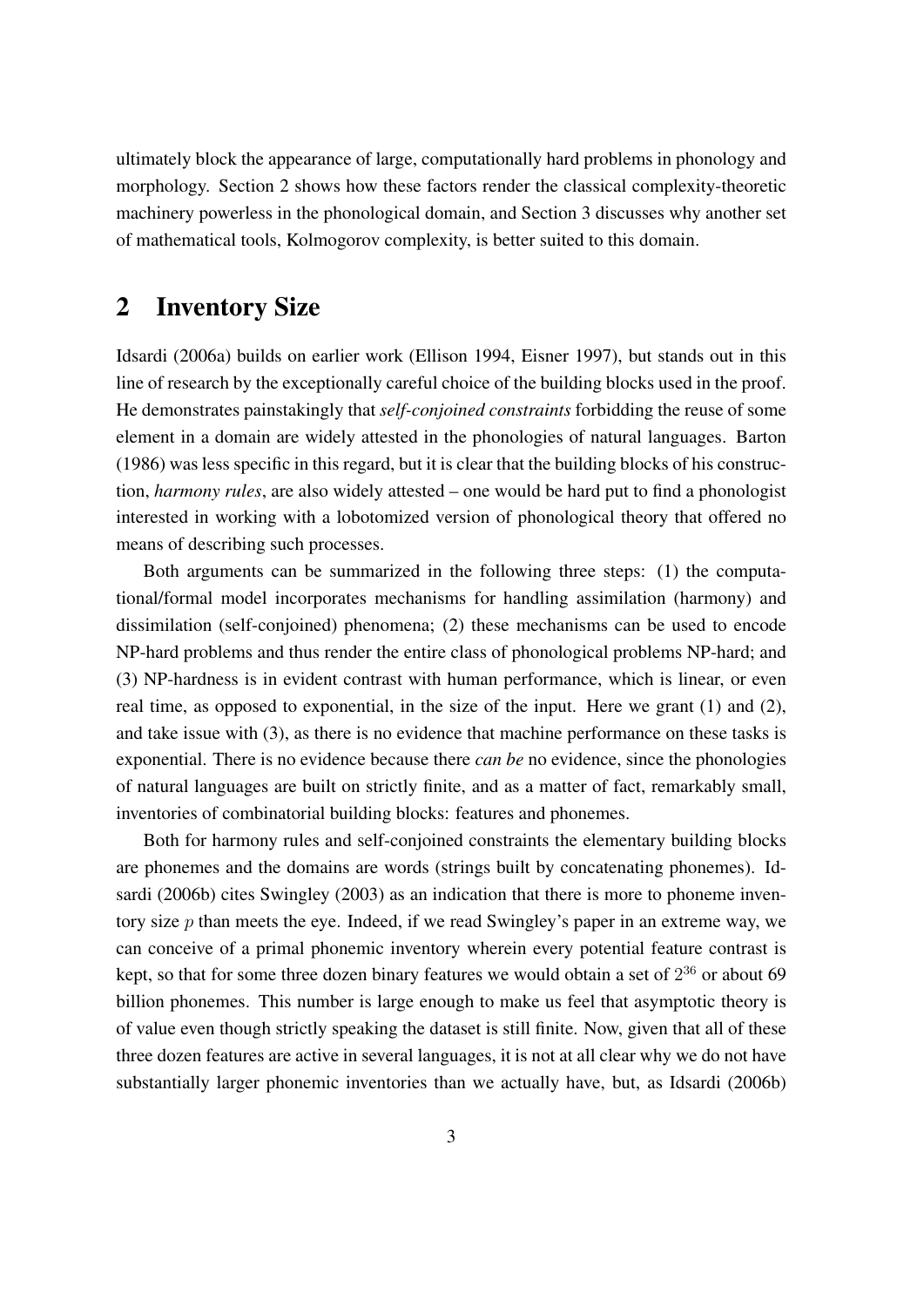notes, the cardinality p of attested phoneme systems tops out at around a hundred. Still, aren't a hundred distinct phonemes enough to make Idsardi's point that 100! permutations is not a tractable search space?

The answer depends on whether other limiting factors are present. There is a clear tendency of languages with larger  $p$  to have shorter words (Nettle 1995), and if domain size is limited to some small  $n$ , the maximal DHPS problem that could be encoded will be limited to this n even if p is large. For example, if the language permits only simple nuclei, trisyllabic or shorter stems, CC onsets but only C codas, the maximum stem length will be 12, and no amount of self-conjoined constraints over stems could encode a directed graph with more than 12 nodes. A search space of size 12! is no longer that formidable, and it is worth emphasizing that many of the classical morpheme structure constraints adduced by Idsardi operate over strictly bounded domains: for example, the Semitic point of articulation constraints typically over trilateral (rarely quadrilateral, and never, say, septilateral) roots, or Grassman's Law over two adjacent syllables.

So far, we have seen that problem size is bounded by  $\min(n, p)$ , where n is the length of the longest string potentially present in the domain and  $p$  is the size of the phoneme inventory. But there is a third, highly relevant limiting factor,  $2<sup>r</sup>$ , where r is the number of self-conjoined constraints in play. To see what is involved here, consider one of Idsardi's examples, Lyman's Law, which disallows the occurrence of more than one voiced obstruent per morpheme. We will allow morphemes (or prosodic words) of arbitrary size, and allow a fictional Japanese that has considerably more than 20 consonants and 5 vowels. What we do not allow, in this example, is more than two constraints, Lyman's Law and deaccentuation. This renders our generosity in regard to phoneme inventory or domain size irrelevant. The largest problem we can encode must be based on the distinctions voiced obstruent v. all other consonants and accented vowels v. unaccented, for a total of four graph nodes.<sup>2</sup>

Our final bound (still generous, as it assumes no further phonotactic restrictions that could mess up the encoding) is  $\min(n, p, 2^r)$ , and it is an interesting question why this number is so low in all phonologies. This puts constraints like \*Repeat(stem) (proposed in Yip 1995 and discussed in Idsardi 2006b, where a number of other self-conjoined constraints are considered) in a different light. The actual resources to verify the satisfaction of a single constraint of this sort are *linear* in the size of the domain, and a word that contains all stems of the language (a full permutation by \*Repeat) is inconceivable.

On the whole, phonology countenances very few unbounded domains. The typical situation is when larger structures are built out of the basic building blocks via intermediate structures. We do not pass from phonemes to words in a concatenative fashion – what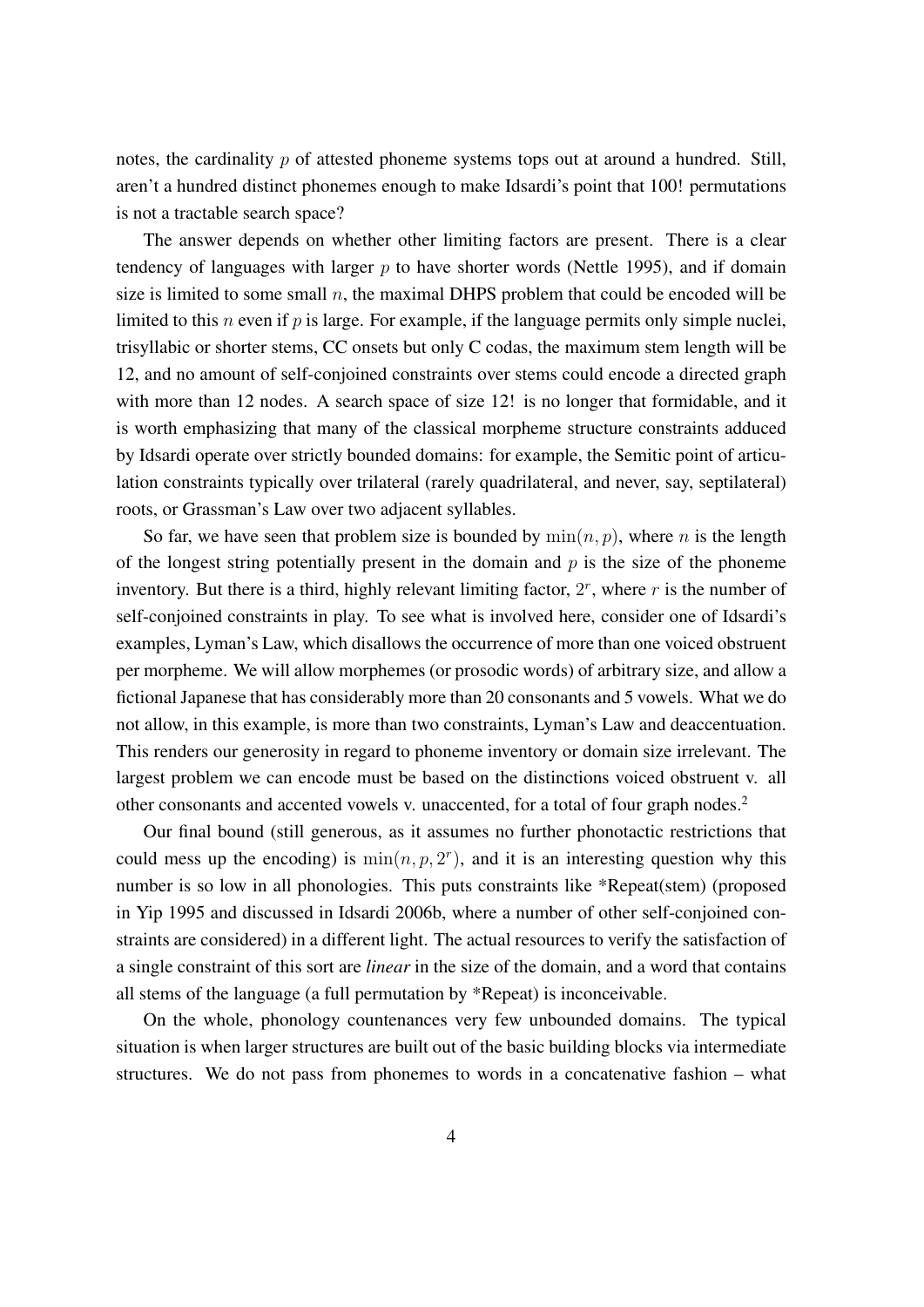we see is syllables (quite possibly with their own internal structure, but at any rate a very bounded and finitistic domain), feet, and perhaps cola, as intermediary structures. To the extent unbounded structures (e.g. unbounded feet) are sanctioned, the only dissimilatory effects that we see over these are restrictions pertaining to a finite (and very small) inventory of nodes in the feature geometry, which is by definition incapable of encoding arbitrarily many distinct units. But if we cannot have an arbitrary size inventory, we cannot encode an arbitrary-size directed graph, and the whole machinery of complexity theory loses its grip – all we have is a finite class of size-limited problems. The same reasoning applies to Barton's (1986) demonstration: assimilatory effects are observed on the same small inventory (nodes in the feature geometry) that is limited by substantive universals.<sup>3</sup>

Barton's reasoning was that TWOL systems are NP-hard to run while natural language words are easy to analyze, so TWOL systems do not do enough to sufficiently constrain the class of natural languages. The Koskenniemi-Church response essentially embraces this logic, saying in effect that TWOL systems lacking a proviso that there are not too many harmony processes operating in parallel are indeed hard to run, and therefore the required characterization of natural languages must use TWOL systems *with this proviso*. Here we embrace Idsardi's logic in the same fashion: OT without a proviso for small inventories and not too many dissimilation processes operating in parallel is NP-hard, and as such it must be an insufficient characterization of natural language phonologies.<sup>4</sup>

One can turn around the argument and ask *why* natural language phonologies show a strong limitation on  $\min(n, p, 2<sup>r</sup>)$ ? Perhaps a reason can be found in the fact that without such a limitation the system would manifest an exponential blowup that would threaten the efficiency of the mental computation. This is, of course, purely speculative. In reality we do not know why phoneme inventories are so drastically simplified compared to the proven capabilities of the perceptual apparatus, or why large numbers of unbounded assimilation or dissimilation processes do not operate in parallel. Yet the empirical fact remains that in the study of hundreds of phonologies not one computationally hard example has been found: the decision problem whether a particular string is licensed by a grammar describing actual phonological/morphological phenomena in natural language (as opposed to artificial problems created to trip up the mechanism) is quite easy. There remain many unsolved problems elsewhere in the system, in particular the mechanism required for the automatic acquisition of the computational building blocks from learning data is not yet fully understood, but the generation and recognition mechanisms are not under computational stress.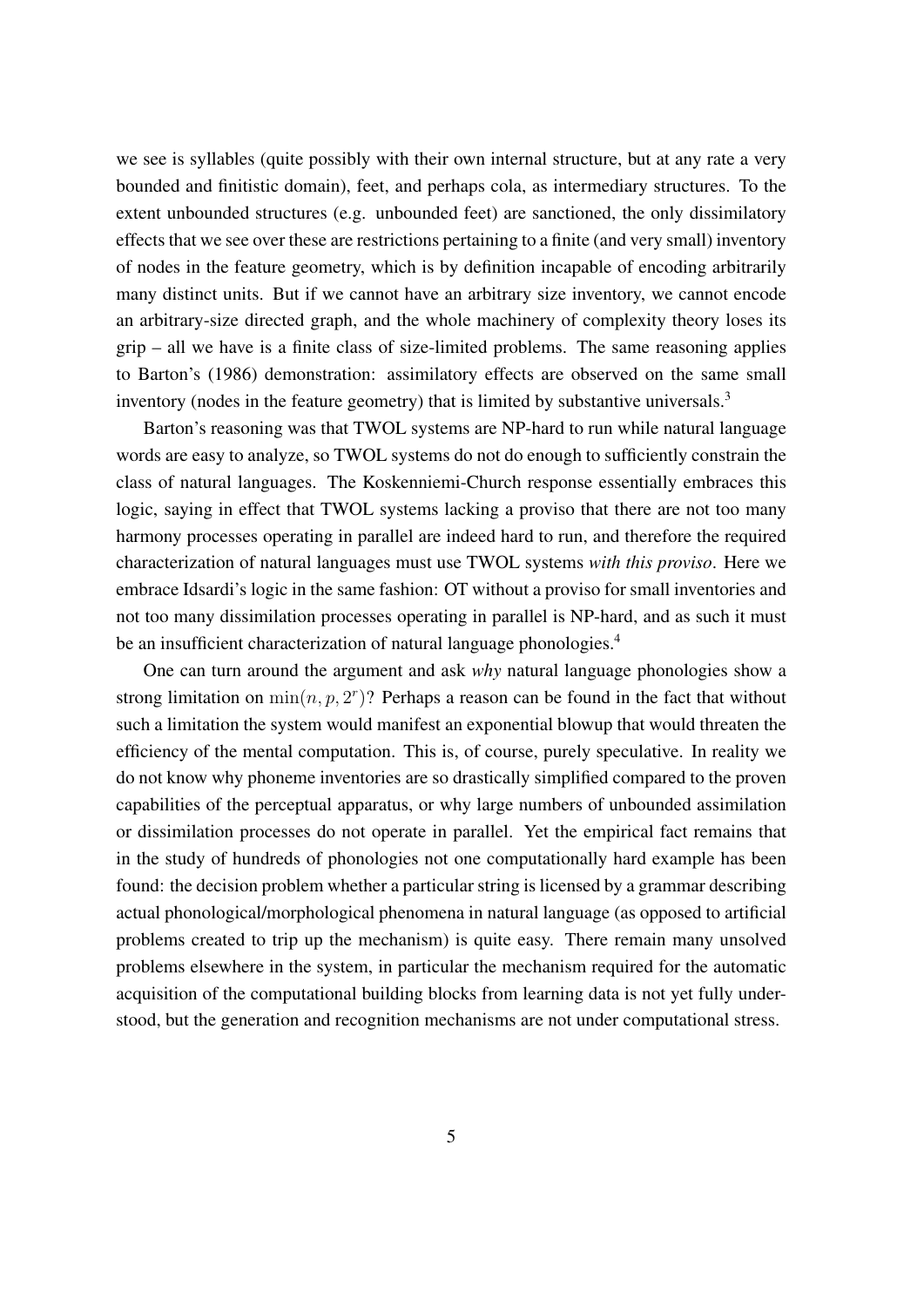## 3 Kolmogorov Complexity

What the reduction proofs from Barton to Idsardi show are the limits of computational complexity theory rather than the limits of phonological theory: clearly, asymptotic analysis cannot be the mathematical tool of choice in a domain where arbitrarily large problem instances cannot be created at will. Since the substantive limitations on the number of units and constraints licensed by phonology render the standard asymptotic theory inapplicable, here we would like to call attention to another mathematical approach to the problem, Kolmogorov complexity, which does not lose traction when confronted with finite datasets. We are not the first to propose using Kolmogorov complexity (see in particular Clark 1994, Rissanen and Ristad 1994), and in fact the driving idea, that the best theory is the shortest theory, can be traced back to Pāṇini (see Kornai 2008: Ch. 7).

The *Kolmogorov complexity* of an object is defined as the length of the shortest program that generates it. Readers familiar with different programming languages (abstract models of computation) will immediately object that program length depends a great deal on the choice of model, and readers familiar with recursive function theory will likewise object that the general problem of finding the shortest program capable of a given task is unsolvable. Yet as Solomonoff (1960) demonstrated, these difficulties are not insurmountable, and complexity can still be defined, up to an additive constant, by program length. The technical apparatus of Kolmogorov complexity (for an encyclopedic overview, see Li and Vitanyi 1997) is harder to deploy than that of classical asymptotic theory, but this is a price very much worth paying for avoiding the key pitfall of the classical method, reliance on arbitrarily large hypothetical examples in a finitistic domain.

Relative to a given model of computation, the question of what is the complexity of a given finite grammar is equally meaningful irrespective of whether the grammar in question generates a finite or an infinite set. Thus, given a variety of phonologies/morphologies generating the same set, we can (and indeed, should) base the decision which one to prefer on the size of the system. This size is determined by two components: the size of the lexicon, i.e. the irreducible information including the phonological content of the roots and stems and the diacritics they carry, and the size of the pattern component (rules or constraints) that yield the surface forms from the lexicon. In most theories the two are kept separate, but in TWOL it is possible to combine them in a single automaton. As any practicing linguist knows, the list and the pattern components can be traded off against one another. By leaving more examples unanalyzed, and thereby increasing the number and size of the list items, one can do away with some putative rules or constraints, and likely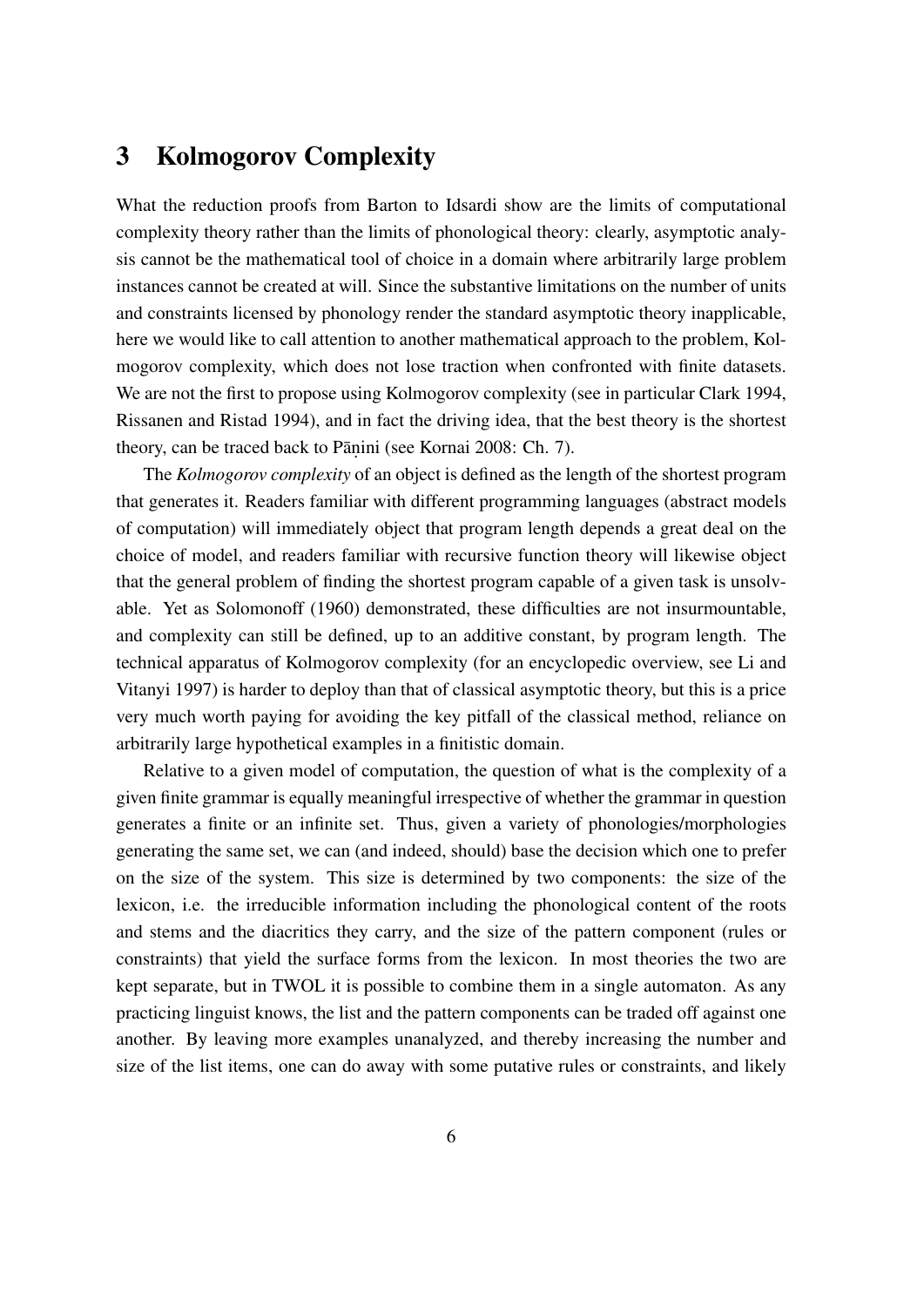also the diacritics that control them. Conversely, by finding the right pattern we may be able to shorten the lexicon considerably. We speak of a *linguistically significant* generalization only if by introducing it in the pattern component we save more in the list component – it is the hallmark of the pseudo-generalization that it affords little economy elsewhere in the system.

At first blush it may appear that we are interested in finding, among a class of models, those that minimize the sum of the size of the list and the pattern components. But upon some reflection it becomes clear that we need to go beyond this simple-minded approach, because the two components, while to some extent fungible, play a very different role in language acquisition. The list component must be memorized from A to Z, while the pattern component may refer to general patterns that are available to the learner as genetic dispositions. The innatist metaphor is convenient, but strictly speaking unnecessary to articulate this point of view: as long as patterns are reused across languages, their complexity, in computer science terms, will be *amortized* over these cases and contributes to the description complexity of a given language only a small fraction of the complexity they would have in the absence of Universal Grammar (UG).

As we are concerned with quantitative comparison of models, it may be helpful to put some numbers on the foregoing considerations. A conservative estimate of the body of irreducible information stored in the lexicon (irreducible in the sense that UG will have little to say about the idiosyncrasies of particular words or set phrases) would be the size of an abridged dictionary, 20,000–30,000 words, each requiring a few hundred unpredictable bits to encode their morphological, syntactic, and semantic aspects, for a total of about, say, a megabyte. Pāṇini's verbal and nominal lexicons, the Dhātupāṭha and the Gaṇapāṭha (which taken together outweigh the Ashṭādhyāyī about two to one) are together only a tenth of this, about 100 kbytes. In contemporary systems, such as the spellcheckers shipped with OpenOffice.org (OO.o), the average dictionary size is about 120 thousand stems, and the average stem takes up about 3.5 bytes compressed, for a total less than half a megabyte.

Does this cover all information that needs to be stored in the lexicon? Most variants of generative phonology/morphology remain silent both on the phonetic details of pronunciation (even when these are to some extent rule-governed, as emphasized by much contemporary work in laboratory phonology) and on the semantic content of morphological operations. For the phonetics, an upper bound can be derived from the fact that speech compression is already within a factor of five of the phonemic bitrate (see e.g. Hoshiya et al 2003), so the entire lexicon, including both phonetic and phonological information, is unlikely to exceed a couple of megabytes. While it is intuitively clear that a fair amount of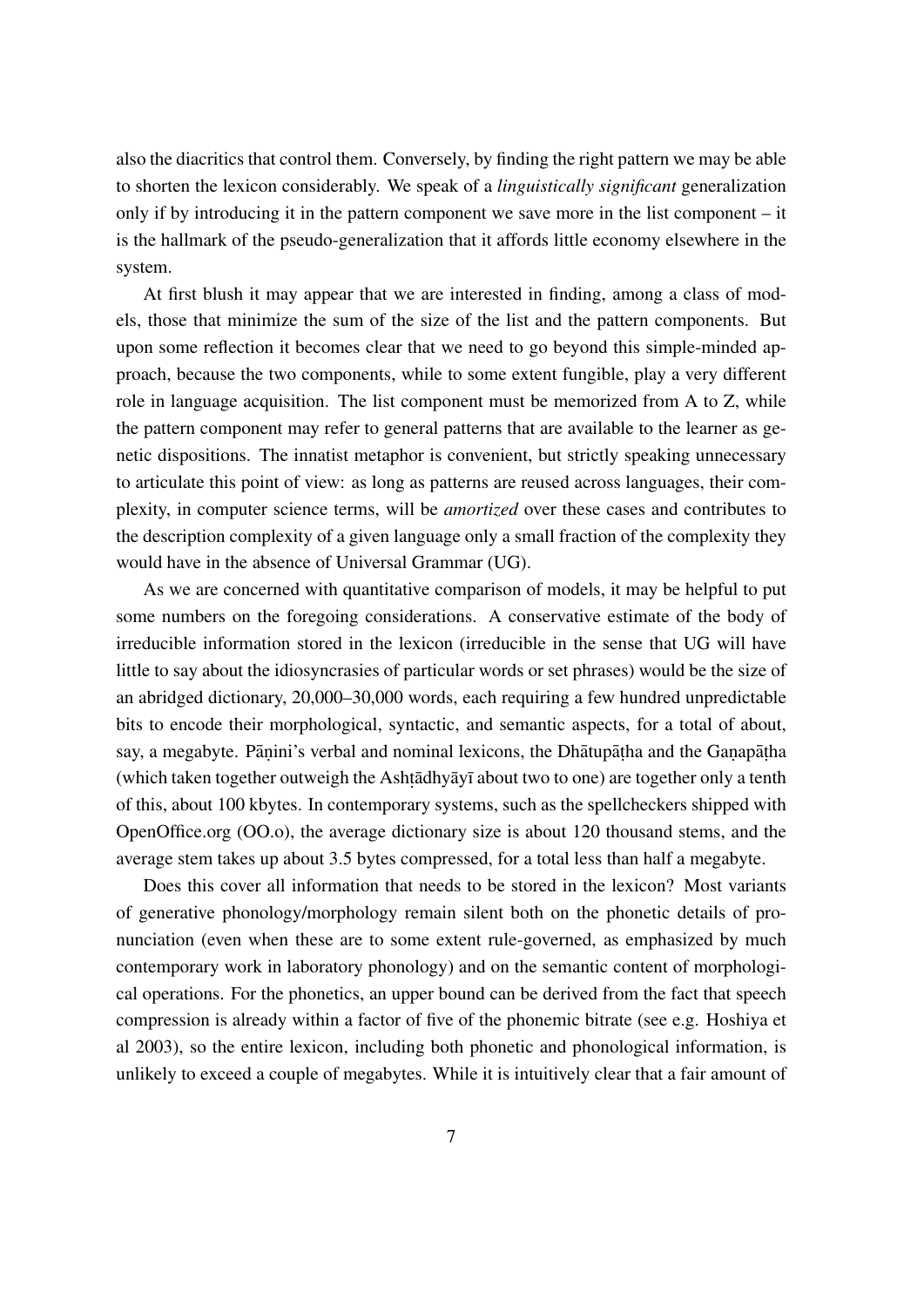information in the lexicon is semantical, in the absence of an agreed-upon model of lexical semantics it remains hard to quantify exactly how much. Assuming, for want of a better estimate, that about the same amount of semantic information is present in the lexicon as phonetic/phonological/morphological, we obtain an upper bound of 4 megabytes.

Having rather generously estimated the size of the lexicon at 4MB, of which no more than 10% are devoted to storing strictly phonological and morphological, as opposed to phonetic or semantic, information, let us now turn to the size of the grammar. Perhaps the largest, most systematic, and best compressed description of language-specific patterns ever devised, the Ashtādhyāyī, weighs in at about 50 kilobytes. This is remarkably small, especially in light of the fact that it covers a great deal more than the phonology and morphology of the language and makes no use of a background theory of UG. It is a measure of the depth of the analysis Pāṇini provides that the size of his grammar is more than a third of the size of his lexicon. In the modern spellcheckers, among the hundred or so languages supported by OO.o there are only a handful where the (compressed) size of the pattern store is more than 10% of the (compressed) size of the lexicon, and even these are often indicative (e.g. in the case of the Coptic) of a less than fully developed lexicon.

Since the pattern component is so small compared to the list component, and since it amortizes well over different languages given a practical theory of UG, the primary focus of the effort in optimizing the system must fall on the list component. Here an important unresolved problem is whether the encoding should be tailored to minimize the simple or the frequency-weighted average of code length. The latter quantity, known as the *entropy* of the system, is what is taken as more relevant in contemporary computational work, while the tradition of generative phonology is more concerned with the former. In particular, once the observed frequencies of the surface forms are taken into account, recursive patterns like compounding no longer require a fully generative treatment in that systems with depthlimited recursion (see Mohri and Nederhof 2001), or even systems with no recursion, can approximate the frequency weighted set to an arbitrary degree of precision. The complexity of the pattern component, though numerically smaller, is made more important when comparing alternative models within the same theoretical framework in that the vast bulk of irreducible information in the lexicon is non-negotiable – each alternative has to account for it the same way, and it is only the differences across list sizes that matter.

How is, then, the complexity of the pattern component to be measured? Finite state transduction already offers a model that is sufficient to carry out phonological/morphological computations, and the TWOL technology is entirely neutral whether we conceive of these computations as SPE-style sequentially ordered rules (Kaplan and Kay 1994), as paral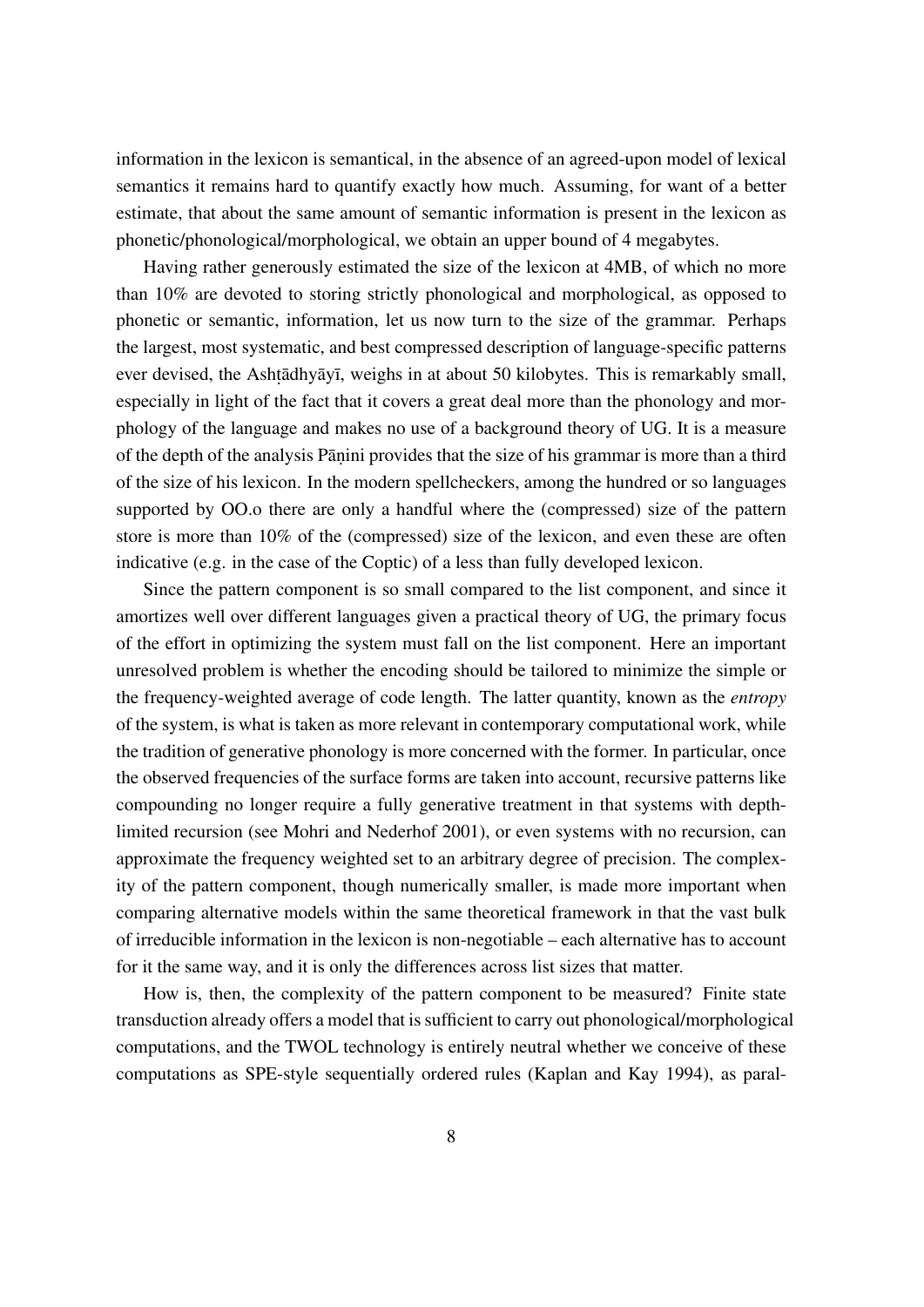lel rules (Koskenniemi 1983), or as OT-style ranked constraints (Frank and Satta 1998, Karttunen 1998). Extensions of the basic FST mechanism both to the multi-tiered and the frequency-weighted cases are well understood. Since (weighted, autosegmentalized) FSTs imply no commitment as to the nature of the specific phonological/morphological theory we adopt, we propose to take these as our general computational model: TWOL is suitable for this purpose precisely because it is devoid of UG content. The complexity of a model in this framework can be measured for example by the number of transducer states or arcs, or simply by the number of bits it takes to encode a transducer. One significant advantage of this method is that the overall transducer contains both the pattern and the list component, so theories that do not make a significant boundary between the two are accommodated with the same ease as theories that do.

OT, in contrast to TWOL, comes with a great deal of UG content. Ideally, it specifies in advance all constraint schemas, so that any possible grammar can be given by fixing the parameters of the constraints and specifying a ranking. For example, to fix the parameters of a (dis)harmony constraint will require only a few dozen bits that specify which features are involved and over what domain. To specify the ranking of N constraints requires  $N \log(N)$ bits, so the overall compression effected by OT is quite significant: it is easy to define a system of a few dozen constraints and their ranking in one kilobyte that will take automata with millions of states and hundreds of thousands of transitions to implement. Generative grammar focuses on UG because only theories with a high degree of universal content can hope to account for the relative ease and speed of language acquisition. From the perspective of Kolmogorov complexity, UG emerges as the central device of data compression, enabling significant (perhaps as much as three orders of magnitude) data reduction.

#### 4 Conclusions

Barton's prediction that TWOL must be overwhelmed by an exponentially growing need for computational time and space resources turned out to be entirely false, and Idsardi's prediction that OT must suffer the same fate will fail in a similar manner, and for the same reason: phonology simply does not have the diversity of atomic elements (neither items not arrangements) required to encode arbitrarily large problem instances.

This is not to say that OT, with an increasingly complex toolchest possibly including stratal organization, sympathy, candidate chains and other devices, is guaranteed to forever stay in the computationally easy realm, but Barton and Idsardi put the cart before the horse: normally we start looking for exponential growth when we encounter computational dif-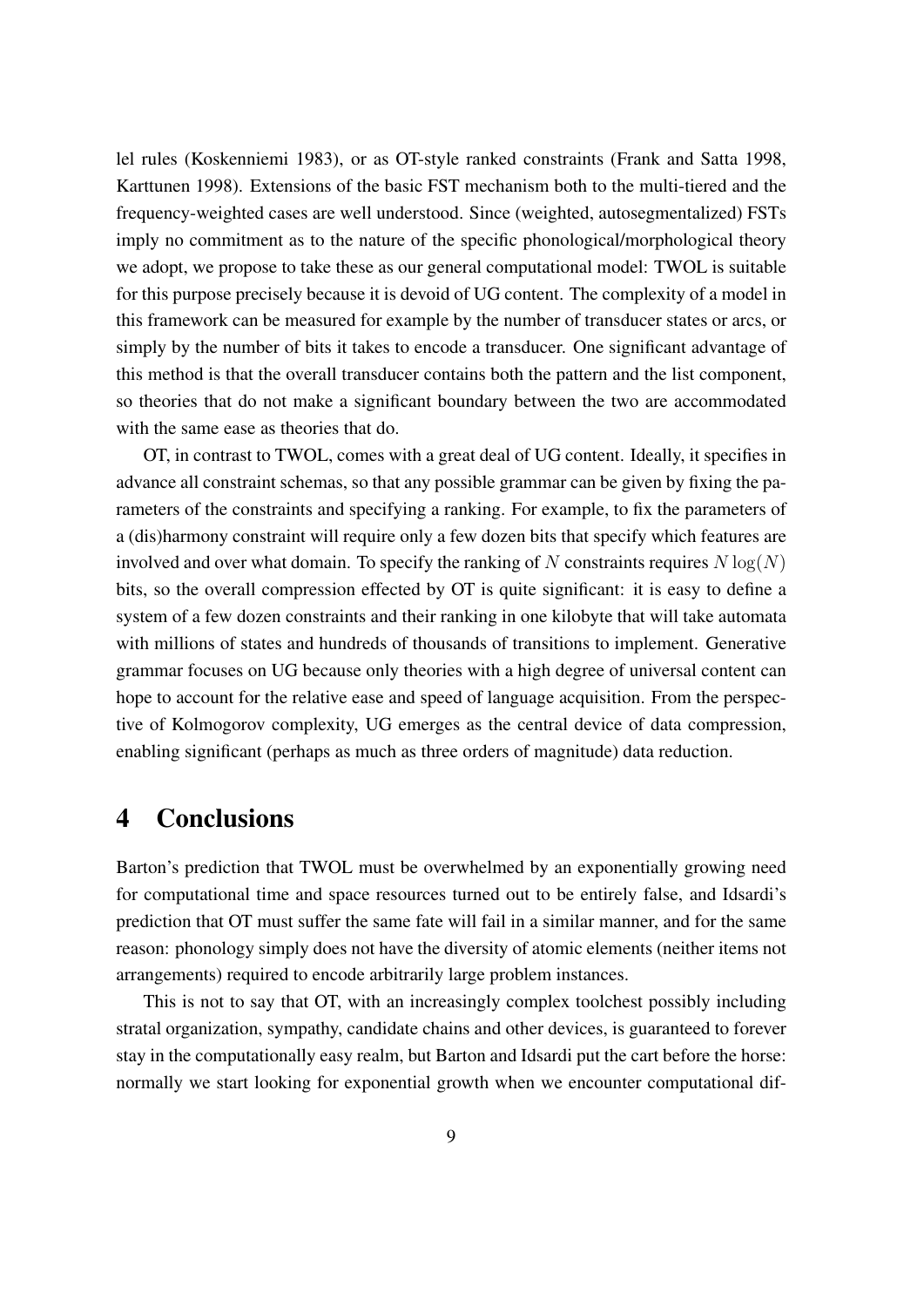ficulties on real data, rather than creating difficulties by investigating artificial problems. There was no evidence in 1986 that TWOL was computationally hard, and there is no evidence in 2008 that OT is.

Since taking infinite limits is a *sine qua non* of classical complexity theory, we must conclude that this theory is not the appropriate tool for studying what is, in the final analysis, a very finitistic domain. Fortunately, a more appropriate mathematical tool, very much geared toward the complexity of finite objects, already exists in Kolmogorov complexity, and here we took the first steps in describing how this tool can be deployed in the study of the generative lexicon, which we estimated to have less than 4 megabytes of information content overall, of which no more than 400 kilobytes are devoted to purely morphological/phonological content.

Whitney (1879:xiii) chided Pāṇini for casting the facts of Sanskrit into the highly artful and difficult form of about four thousand algebraic-formula-like rules in the statement and arrangement of which "brevity alone is had in view." Today, with our focus on UG, we may not find this such a bad idea after all.

#### References

- Barton, G. Edward. 1986. Computational complexity in two-level morphology. *Proc. ACL 1986* 53–59.
- Barton, G. Edward, Robert C. Berwick, and Eric S. Ristad. 1987. *Computational complexity and natural language.* Cambridge MA: MIT Press.
- Clark, Robin. 1994. Kolmogorov Complexity and the Information Content of Parameters. University of Pennsylvania: Institute for Research in Cognitive Science Technical Report 94-17.
- Clements, George N. and S. Jay Keyser. 1983. *CV Phonology: A Generative Theory of the Syllable*. Cambridge MA: MIT Press.
- Eisner, Jason. 1997. Efficient generation in Primitive Optimality Theory. In *Proc. ACL 1997* 313–320.
- Eisner, Jason. 2000. Easy and hard constraint ranking in Optimality Theory: Algorithms and complexity. In *Proc. 5th ACL SIGPHON Meeting* 22–33.
- Ellison, T. Mark. 1994. Phonological derivation in Optimality Theory. In *Proc. COLING 1994* 1007–1013.
- Idsardi, William J. 2006a. A Simple Proof that Optimality Theory is Computationally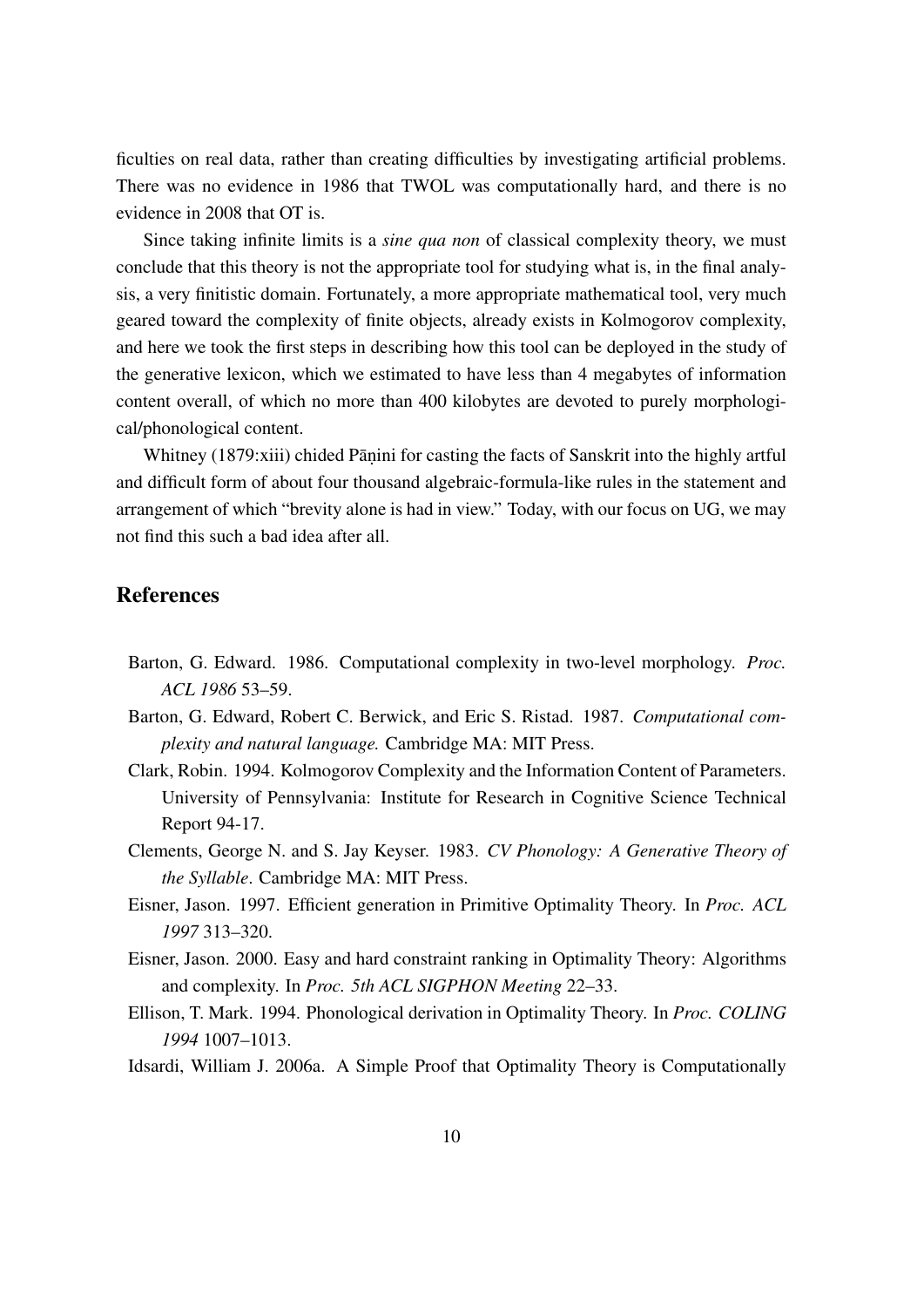Intractable. *Linguistic Inquiry* 37:271–275.

Idsardi, William J. 2006b. Misplaced Optimism. ROA 840.

- Frank, Robert and Giorgio Satta. 1998, Optimality theory and the generative complexity of constraint violability. *Computational Linguistics* 24:307–315.
- Hoshiya, Takahiro, Shinji Sako, Heiga Zen, Keiichi Tokuda, Takashi Masuko, Takao Kobayashi, and Tadashi Kitantura. 2003. Improving the performance of HMMbased very low bit rate speech coding. *Proc. ICASSP 2003* 1:800–803.
- Kaplan, Ron and Martin Kay. 1994. Regular Models of Phonological Rule Systems *Computational Linguistics* 20:331–378.
- Karlsson, Fred. 2006. Kimmo Koskenniemi's first 60 years. In *Inquiries into Words, Constraints and Contexts. Festschrift for Kimmo Koskenniemi on his 60th Birthday*, ed. Anti Arppe et al. xiv–xvii Stanford CA: CSLI Publications.
- Karttunen, Lauri. 1998. The proper treatment of Optimality Theory in computational phonology. In *Proceedings of the International Workshop on Finite-State Methods in Natural Language Processing* ed. Lauri Karttunen and Kemal Oflazer. 1–12. Ankara: Bilkent University.
- Kornai, András. 2002. How many words are there? *Glottometrics* 4:61–86.
- Kornai, András. 2006a. Is OT NP-hard? ROA 838.
- Kornai, András. 2006b. Guarded Optimalism. ROA 841.
- Kornai, András. 2008. Mathematical Linguistics. London: Springer-Verlag.
- Koskenniemi, Kimmo. 1983. Two-Level Morphology: A General Computational Model for Word-Form Recognition and Production. PhD thesis, University of Helsinki.
- Koskenniemi, Kimmo and Kenneth W. Church. 1988. Complexity, Two-Level Morphology and Finnish. *Proc COLING 1988* 335–340.
- Li, Ming and Paul Vitányi. 1997. An Introduction to Kolmogorov Complexity and Its *Applications*. London: Springer-Verlag.
- Lieber, Rochelle. 1980. *On the Organization of the Lexicon*. PhD Thesis, MIT.
- Mohri, Mehryar and Mark-Jan Nederhof. 2001. Regular Approximation of Context-Free Grammars through Transformation. In *Robustness in Language and Speech Technology* ed. Jean-Claude Junqua and Gertjan van Noord. 153–163. Dordrecht: Kluwer Academic Publishers.
- Nettle, David. 1995. Segmental inventory size, word length, and communicative efficiency. *Linguistics* 33:359–367.
- Rissanen, Jorma and Eric Ristad. 1994. Language acquisition in the MDL framework. In *Language Computations*, edited by Eric Ristad. 149–166. Americal Mathematical